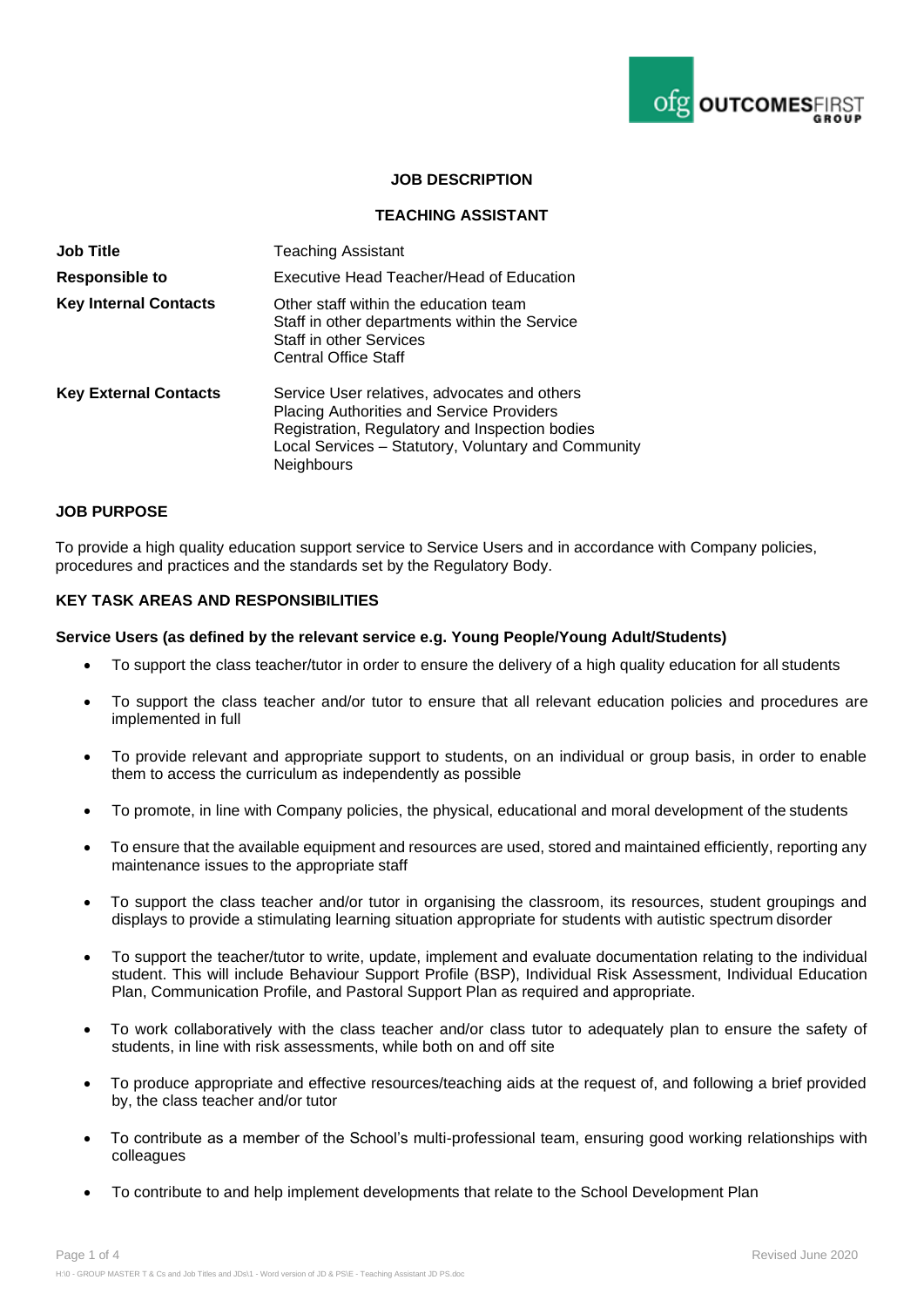

- To support the care team through participation in the morning routing for students. This includes supporting the children in preparation for school and personal care as appropriate
- Work with and manage challenging behaviour, enabling Service Users to develop from needing external control, to developing self control
- To maintain regular communication both informally and in meeting times, ensuring the individual needs of the student are being met effectively.
- To ensure that the available equipment and resources are used, stored and maintained efficiently
- To make, use and keep records in accordance with Company policies and procedures and standards set by the Regulatory Body
- To keep up-to-date with specified subject area, educational practice and autism-related information
- Safeguard all students and ensure their safety and wellbeing
- Communicate effectively with care staff to ensure a consistent approach and to provide a daily link between School and Home
- Liaise with staff from other departments to provide a consistent approach to all aspects of Service User education and care
- Maintain regular communication and liaison both informally and in meeting times, ensuring a consistent approach to education and care of Service Users

#### **GENERAL**

- Ensure awareness that the service operates to agreed budgets and contribute to keeping within these budgets as instructed
- Exercise vigilance in respect of Health and Safety and promptly report all hazards and/or remedying them where appropriate. Undertake all duties in a manner calculated to minimise or avoid unnecessary risks, personally or to others.
- Report issues and/or incidents relating to staff and Service Users that have arisen in the day promptly to the relevant Line Manager or appropriate person
- Operate at all times in accordance with Company policies and procedures, with particular reference to Safeguarding, Child Protection, Whistleblowing, Complaints and Representations and Behaviour Policies
- Participate in training and take responsibility for personal development
- Participate in team meetings, supervisions and annual reviews in accordance with Company policy and the standards set by the Regulatory Body
- Work to promote the Centre as a valued, professional asset within its community and conduct themselves at all times in a manner that reinforces this image
- Ensure that all actions are in the interests of the Service Users and the Company.
- To work to and exhibit the values of the Company and maintain standards of behaviour in accordance with Company policies, procedures and practices
- To carry out any other reasonable and relevant duties as required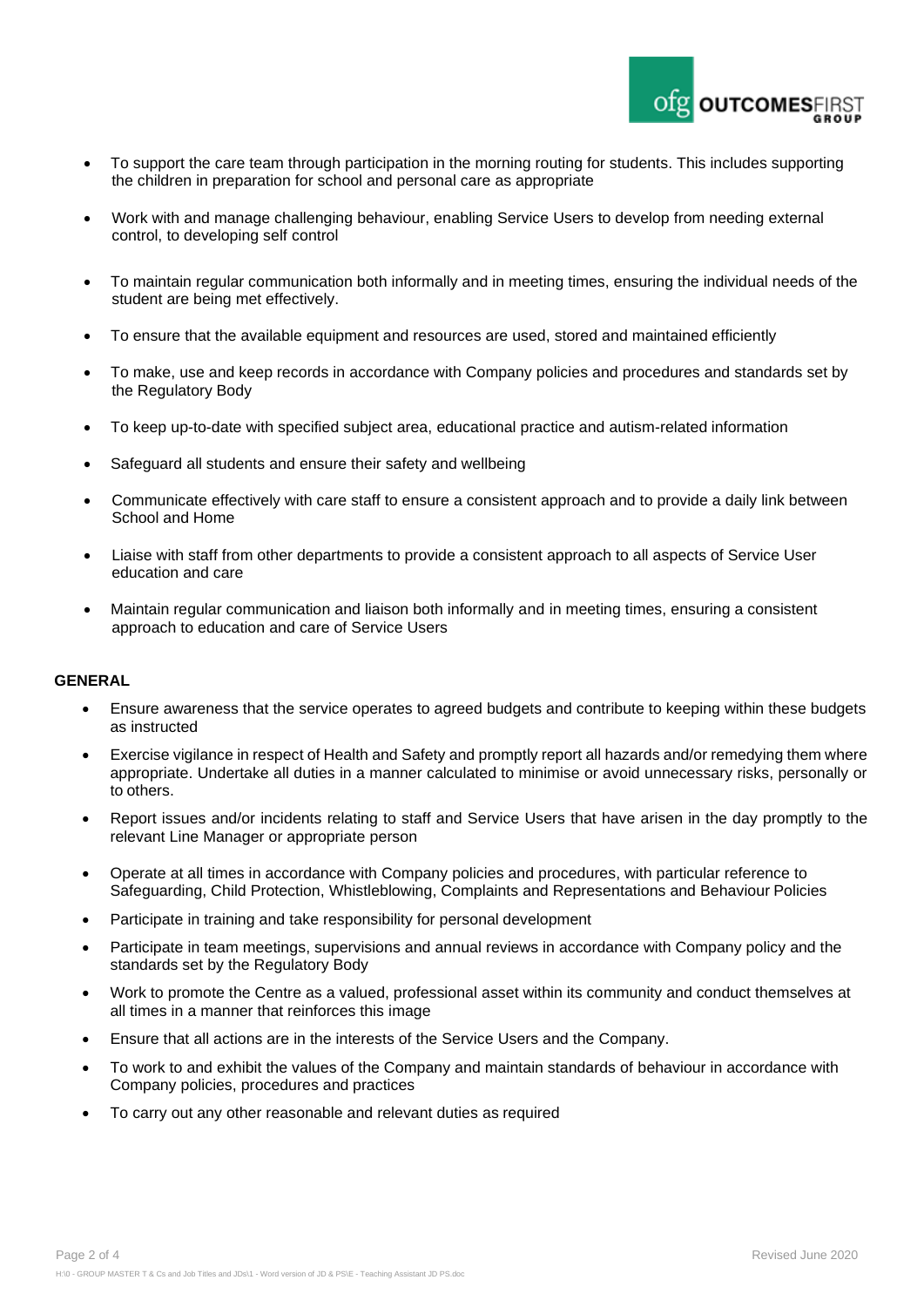

# **PERSON SPECIFICATION TEACHING ASSISTANT**

|                                                                                     | <b>Essential</b> | <b>Desirable</b> |
|-------------------------------------------------------------------------------------|------------------|------------------|
| <b>Experience</b>                                                                   |                  |                  |
| Experience of work with autistic spectrum disorders and/or challenging<br>behaviour | $\sqrt{}$        |                  |
| Experience of work within a education/residential setting                           | $\sqrt{}$        |                  |
| <b>Skills, Knowledge and Aptitudes</b>                                              |                  |                  |
| Ability to work independently and as part of a team                                 | $\sqrt{ }$       |                  |
| Effective communication skills, verbal and written                                  | $\sqrt{}$        |                  |
| Ability to record information accurately                                            | V                |                  |
| Good organisational skills                                                          | $\sqrt{}$        |                  |
| Ability to deal with complex and challenging behaviour                              | V                |                  |
| Ability to demonstrate empathy                                                      | V                |                  |
| <b>Basic IT skills</b>                                                              |                  | $\sqrt{ }$       |
| <b>Qualifications and Training</b>                                                  |                  |                  |
| Level 3 Certificate in Supporting Teaching and Learning in Schools.                 | V                |                  |
| Willingness to work towards further qualifications as required                      | V                |                  |
| Undertake relevant group induction training on commencement                         | $\sqrt{ }$       |                  |
|                                                                                     |                  |                  |
|                                                                                     |                  |                  |

# **Other**

| Commitment to the values of the organisation |  |
|----------------------------------------------|--|
| Driving licence                              |  |